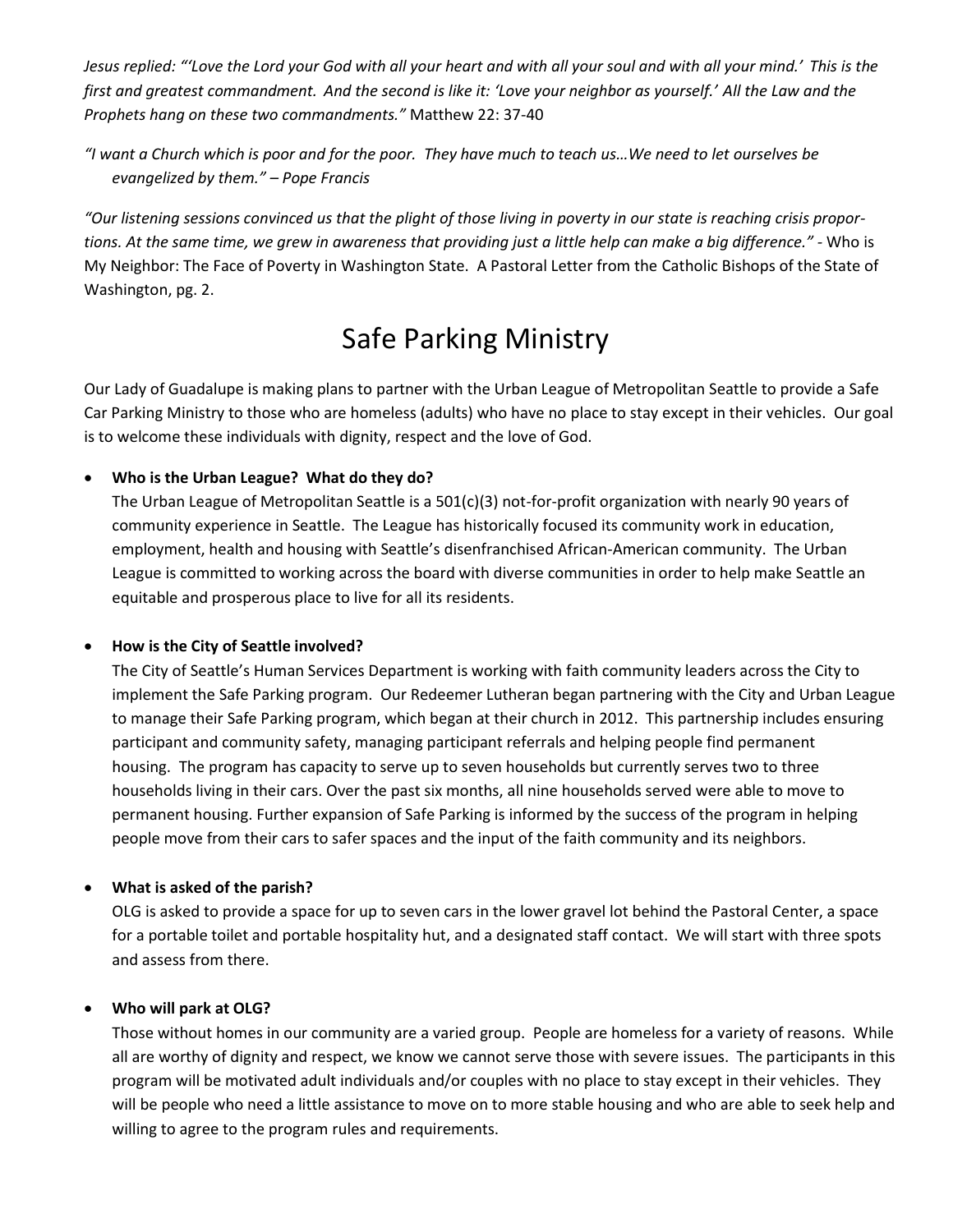## • **Who will screen the participants and what is the process for getting accepted into the program?**

There will be a Memorandum of Understanding (MOU) on file between Urban League of Metropolitan Seattle and Our Lady of Guadalupe Parish which details our partnership. Urban League will serve as the service provider for this ministry. Participants referred to Urban League will undergo an intake and screening process, including a credit check and a national criminal background check. If the participant is approved, the Urban League case manager will notify OLG. Each participant will sign a Code of Conduct document developed by Urban League and OLG.

## • **Why will the program serve adults only?**

Families with children are often able to find housing options more readily than others. Even if a family falls into homelessness, parents are often able to find someone to take in their kids while they themselves live in their cars. The biggest need for safe parking is for single adults and couples. Couples are not allowed to stay together in shelters, which are often divided by gender. This offers them a chance to stay together and keep their cars. People often pair up for safety as well and this allows them not to go it alone.

# • **What if applicants have significant mental health or drug issues? What if they are sex offenders or have a violent past?**

All participants must be able to make and keep appointments, fill out an application (which includes questions about these issues), meet with Urban League staff, pass a Criminal Background Check and do a Credit Report check. Sex offenses will be checked using a national database and no sex offenders will be accepted into the program. Any persons convicted of violent offenses, with a history of violence or with current violent offenses (including restraining orders and domestic violence) will be screened out and will not be allowed into the program.

o **Is marijuana consider a controlled substance? Does sobriety mean no alcohol on the premises? Can people drink alcohol or smoke marijuana in their cars?**

Participants agree to a zero tolerance policy with regards to alcohol, marijuana and illicit drugs. They are not allowed to use them or have them on church property. Violation of this results in termination from the program.

# • **What do you do if someone is coming from a Domestic Violence situation? Couldn't their abusers follow them here and potentially cause harm to others?**

Participants are screened offsite by Urban League and the location of the site is not publicly listed. Urban League likely would not send someone from a DV situation to a parking site, for their own safety.

## • **How will approved vehicles be identified?**

Participants approved by Urban League will receive a parking pass that must be displayed in their vehicle. Only vehicles with a parking pass and only participants who have been screened will be allowed to park at OLG (no friends or acquaintances are allowed on the property). Parking spots will be designated with signage. Unauthorized vehicles will be considered to be trespassing and asked to leave. They are subject to being towed as well.

## • **What happens if a car breaks down or someone runs out of gas?**

The Urban League has funding to provide for car repairs and gas. Participants are not accepted into the program without a working car.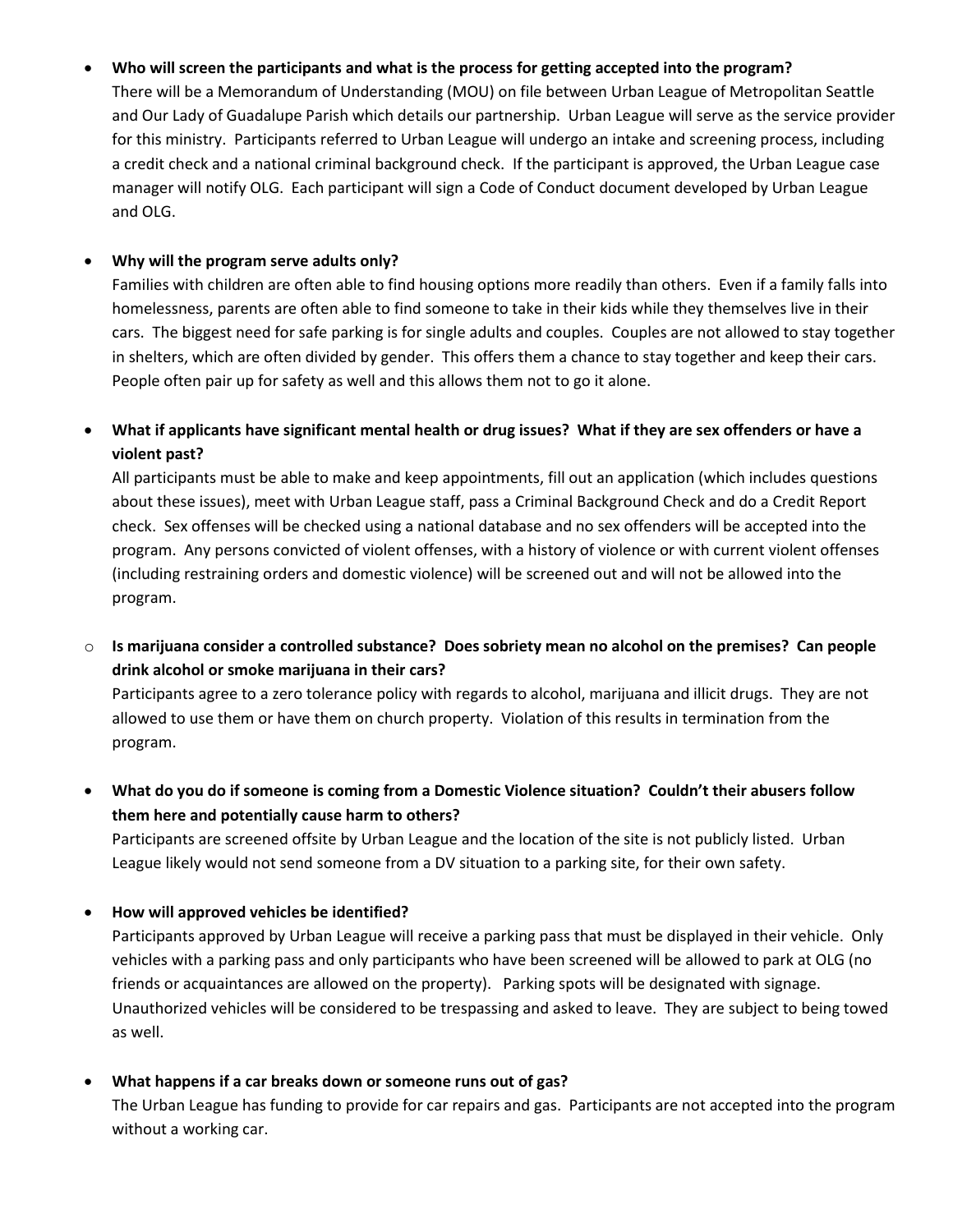#### • **Will participants be allowed inside the parish facilities?**

No, not on a normal basis. Urban League will provide and maintain a portable toilet. They will also provide a portable hospitality hut. There will be electricity in the hut so people can charge phones, heat up food, and store perishable items. We hope to have heat as well. These will be located on the grass west of the parking lot and will be locked with a code. Participants will receive invitations to attend/participate in relationship-building opportunities at OLG (such as worship services, special meals, activities, etc.). We may also seek volunteers to help us provide access to laundry facilities, etc.

#### • **What is the set up?**

Each car would get two parking spaces, in designated, marked spots.

#### • **How will the parking ministry be monitored and the rules enforced?**

Under normal circumstances, there will not be a monitor from OLG or the Urban League on site during the designated parking hours. Participants will sign and receive a copy of the Code of Conduct when screened and approved so they will know what is expected of them. This is intended to be a self-monitored activity with zero tolerance for infractions of the Code of Conduct. If we notice any problems, they will be reported immediately to the Urban League Case Manager who will respond quickly. We will also have a mechanism for parishioners to share concerns. If someone violates the Code of Conduct, Urban League will terminate them from the program. We also have a relationship with the local police precinct, which regularly drives through our campus to keep an eye on things. We will alert them to this program and ask them to continue their drive-by patrols here. In case of emergency, the participants are directed to call 911.

#### • **What is expected of the participants during the day? Are they formally connected to resources?**

Urban League of Metropolitan Seattle will provide a Case Manager for each participant. They will meet privately with the participants on a weekly (or assessed time) basis to assess needs for referrals to other agencies, healthcare options, employment, housing options and educational resources to assist in gaining greater housing stability.

#### • **What do the participants do during the day?**

It varies a lot. Many work. Some have meetings with case managers or other programs. Some go to day shelters for rest/showers/meals.

# • **Has the MOU been reviewed by an attorney that represents OLG to completely understand the liability exposure to OLG?**

The Archdiocese of Seattle and CCS have thoroughly reviewed the MOU to understand the liability with this ministry.

## • **What is the parish's liability?**

In the MOU, the Urban League agrees to indemnification except for a claim for damages asserted by a program participant for failure to adequately maintain the property or building of OLG (i.e. slip and fall claims). In the Code of Conduct, the guests agree to an indemnification.

## • **Is there a limit to how long a person can stay in the lot?**

While there is no mandated timeline, this ministry is intended as a temporary respite, not a permanent housing choice. This is a road to housing not a road to parking! Continued allowance will require adherence to the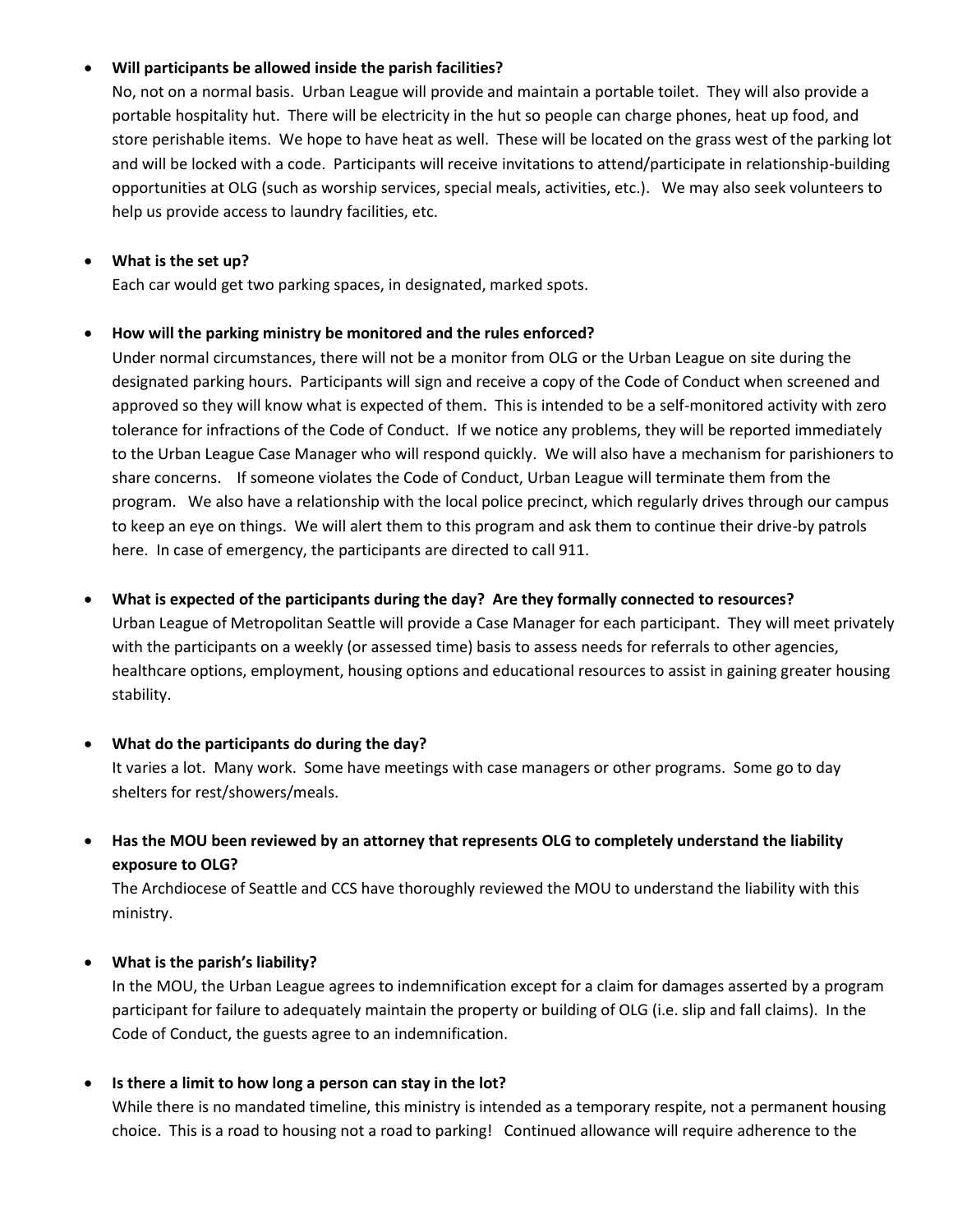Code of Conduct as well as case management with the Urban League. The longest stay in an Urban League lot has been 3 months. The average stay is 2 weeks to one month.

#### • **What does it take to make this kind of program work well in a parish?**

Clear lines of communication and quick communication if there are any issues are essential. If there are any problems, the designated Urban League contact person needs to be contacted immediately via the appropriate parish contact person. They will then address the problem, correct it, and hold participants accountable. The Urban League will meet with OLG representatives at least monthly and prior to the end of the one-year agreement to assess the program. Either party can terminate the agreement within 10 days of written notice. If a pattern of unresolved problems occurs, the program will leave at the request of the church. It is also good to take it slow, meaning start with the program and then work up to other interactions/fellowship.

# • **What ever happened to the WHEEL Women's Shelter? Why didn't that work? Will the same thing happen again?**

OLG began hosting the WHEEL Women's Shelter in November of 2014 for a six-month trial period. In June of 2015 we renewed the Memorandum of Agreement for one year, through June 2016. In March of 2016, WHEEL closed all the indoor shelters in their network due to lack of funds. They moved all residents to an encampment downtown to protest lack of funding. During this time, OLG staff wrote letters of supports to our City officials and also helped promote fundraisers for WHEEL. The shelter network eventually reopened in the fall of 2016.

OLG staff used the break to discern whether to continue to partner as there were a couple concerns during the time we were hosting the shelter. The main issues we faced were shelter participants losing the keys to the building (resulting in costly rekeying), lack of payment from WHEEL (due to their financial restraints), animals staying at the shelter and soiling the floor/eating a plant, and part-time OLG staff who had to manage daily communication with WHEEL. Ultimately, we were not able to resolve the issues with the animals on site in a way that would work for both groups so we decided to look for other ways to provide shelter on our campus. We do not anticipate the same issues since residents will not have access to the building, all locks will be coded not keyed, the City has ample funding for this project, there are no pets allowed, and our staffing situation has changed.

In June 2017, we began exploring hosting Mary's Place rotating shelter. We had a community information meeting in August, formed a volunteer team in November and signed up for our first host week, which was to happen in early 2018. Unfortunately, Mary's Place decided to end their Rotating Shelter program because they did not have enough volunteer sites and the families were finding it difficult to rotate to a new location every week.

Over the past couple years, we learned about Safe Parking programs and discussed the idea of hosting. Now that the City has funding to roll out the program, the time seems right to take the next step in our experience of offering shelter here.

## • **Does Urban League run any other Safe Parking lots?**

Yes. They have been operating a lot at Our Redeemer Lutheran congregation in Ballard for the past couple years (the lot has been there for 7+ years). At this site, the guests are allowed to stay in the lot all day and night. They have access to the building for showers, laundry and cold nights. The site is also home to a preschool. Urban League also provides myriad services including homebuyer counseling, mortgage mediation, housing and shelter search assistance, financial budget preparedness, career training, technology assistance, apprenticeship opportunities, and education.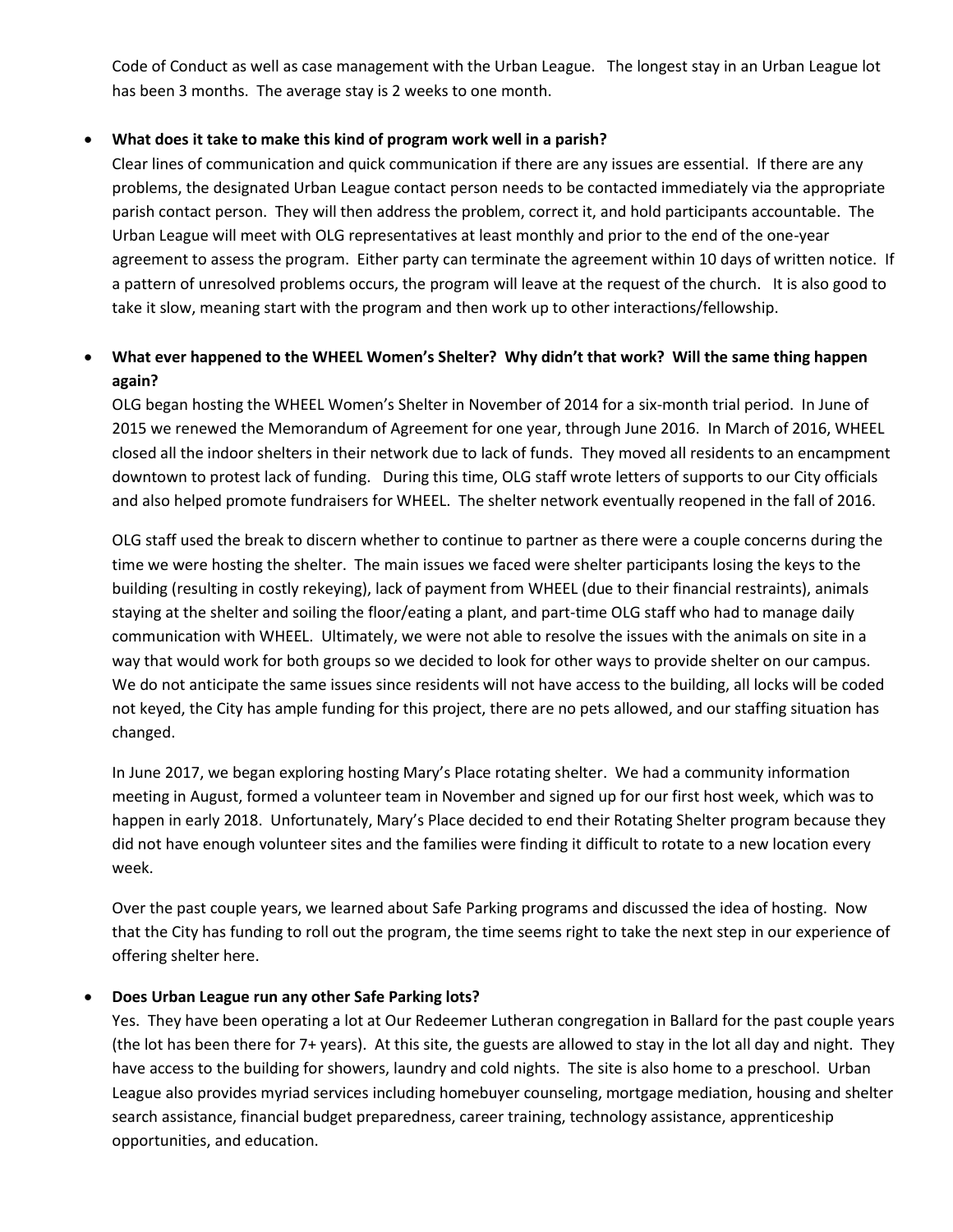# • **How has this ministry been communicated to our parish community, school community and neighbors, and other entities?**

As was mentioned above, the OLG community has a strong history of supporting and running shelter programs on the parish grounds including Family Promise, the WHEEL Women's Shelter and Mary's Place. The Safe Parking program was first proposed to our parish Life, Peace and Justice (LPJ) Commission and our former Mary's Place volunteer team in July. Both groups expressed support so it was brought to the pastor, parish staff and principal for discussion. In August, the LPJ Commission (comprised of parishioners, school parents, a school teacher, a Sister of Providence and a St. Vincent de Paul member) discussed how to share the information with the community and decided on an Information Meeting. In September and October, the parish staff and school principal worked on logistics with the Urban League, the Archdiocese of Seattle, Catholic Community Services, and the City of Seattle, keeping the LPJ apprised as we moved forward. In early November, we met with the Urban League, City of Seattle, parish staff and school principal to review a draft of the MOU and set a time in early December for an informational meeting. By late November it was apparent that we needed more time to work out details so the meeting was rescheduled for December 19. Notices were in the bulletin, on the parish website and on the parish Facebook page starting in mid-November and flyers were up in the parish office and Church bulletin board by late November. A notice went out in the school newsletter in early December and flyers were handed out to nearby neighbors as well as local organizations (West Seattle Elementary, High Point, Seattle Parks, etc.) the week of December 9. An additional notice was in the school newsletter that same week.

#### • **What do our neighbors think of this idea?**

So far, we have received one email and one phone call, thanking us for informing them and expressing their support.

#### • **Are other Catholic churches running Safe Parking programs?**

Yes, St. John the Baptist in Covington runs a similar program with Catholic Community Services and St. Jude in Redmond runs their own program. In addition, many Catholic parishes have hosted Tent City encampments, where residents live on campus for 2-3 months in tents. Fr. Kevin's previous parish, Mary Queen of Peace, hosted Tent City 4 times with up to 100 people at a time. They also successfully operated a preschool on site.

#### • **Are the participants who would stay here from the West Seattle area?**

Not necessarily. Urban League can connect with West Seattle programs to let them know about the option but West Seattle residents won't have priority. It is important that there is a good fit between the applicants and the program.

#### • **Can participants come in and out during the evening?**

No. They agree to arrive no later than 9pm and not to leave at night so as not to disturb the other participants. In case of emergency or work, they may leave at night.

o **Will people be allowed to bring their pets with them?** There will be no pets allowed in the program.

#### o **Will we end up with garbage on our campus?**

Guests agree in the Code of Conduct to be personally responsible for proper disposal of trash. Failure to do this could result in removal from the ministry.

• **Where do participants eat?**